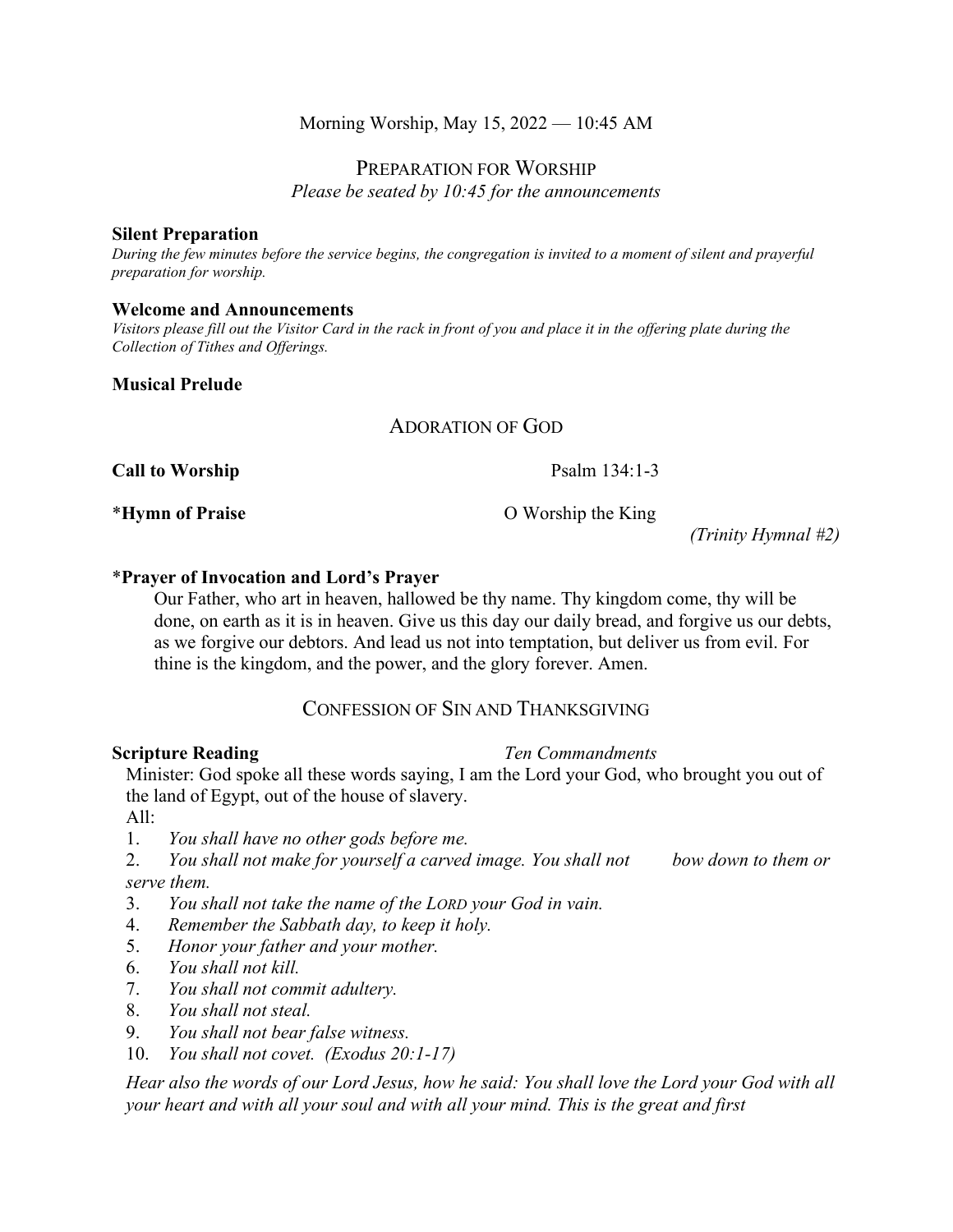*commandment. And a second is like it: You shall love your neighbor as yourself. On these two commandments depend all the Law and the Prophets."* (*Matthew 22:37-40*)

**Confession of Sin (Silent)**

## **Assurance of God's Pardoning Grace**

For as high as the heavens are above the earth, so great is his love for those who fear him; as far as the east is from the west, so far has he removed our transgressions from us. As a Father has compassion on his children, so the LORD has compassion on those who fear him. For he knows our frame; he remembers that we are dust.

*(Psalm 103:11-14)*

## **Introduction of New Members**

| *Psalm of Thanksgiving | Now Blessed Be the Lord Our God |
|------------------------|---------------------------------|
| Psalm 72               | (Trinity Hymnal #11)            |

**Prayer of Dedication**

### **Collection of Tithes and Offerings**

**\*Gloria Patri** *(Trinity Hymnal #735) Glory be to the Father, and to the Son, and to the Holy Ghost. As it was in the beginning, is now and ever shall be. World without end. Amen. Amen.*

# PROVISION FOR LIFE AND GROWTH

**Scripture Reading** Matthew 7:13-29

*(Pew Bible Page 812)*

**Prayer of Illumination**

**Sermon** Rev. Sean McCann

*Senior Pastor*

"The Narrow Gate" *(Matthew: God with Us, 19)*

\***Hymn of Preparation** Rock of Ages

*(Trinity Hymnal #499)*

**The Lord's Supper** † *Invitation and Fencing of the Table Prayer of Consecration Words of Institution*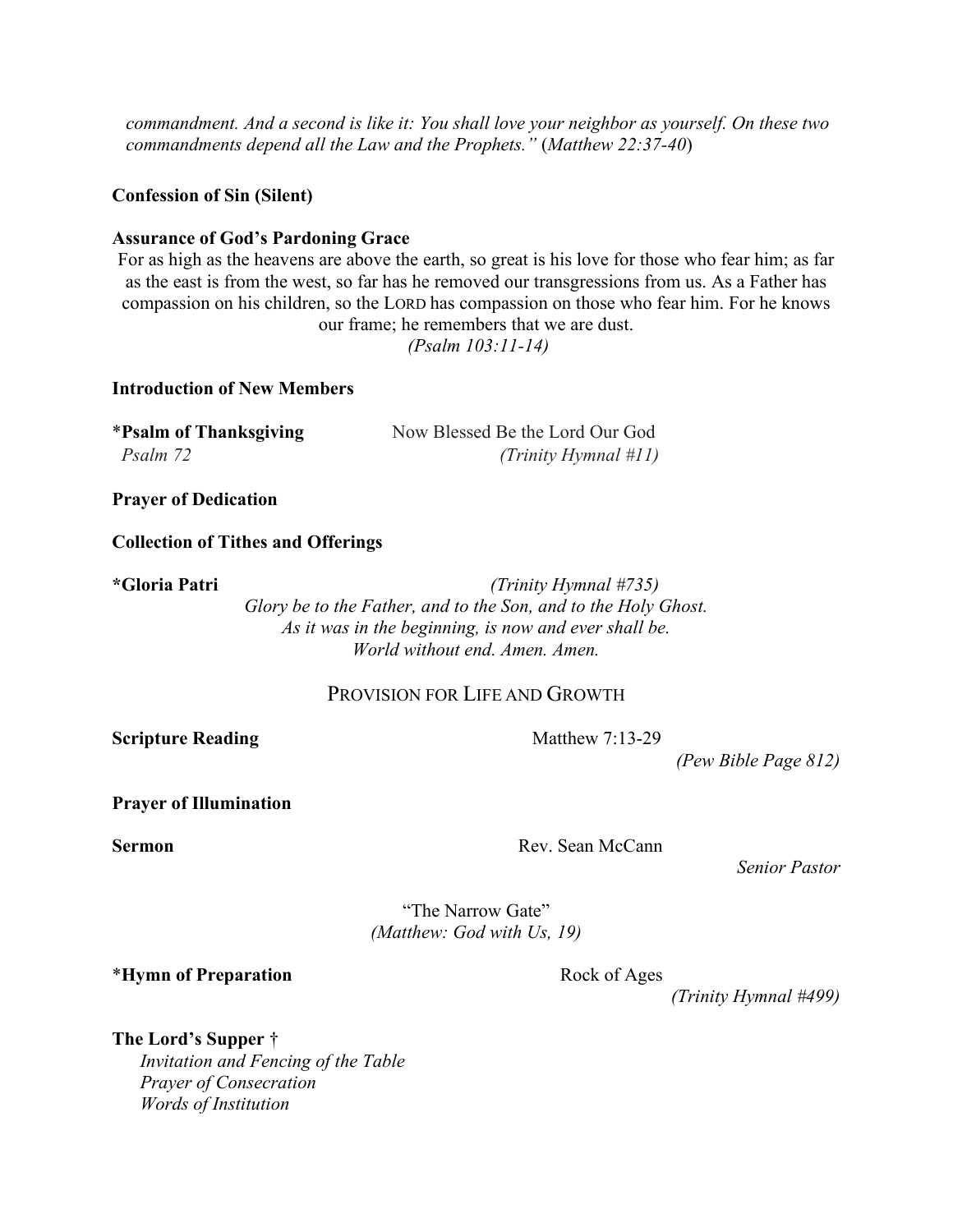*Distribution of the Elements Prayer of Thanksgiving*

# RESPONSE AND BLESSING

# \***Hymn of Response** All for Jesus!

*(Trinity Hymnal #565)*

\***Benediction**

**\*Postlude**

*\*Congregation Standing* †*The bread we serve for the Lord's Supper is gluten-free.*